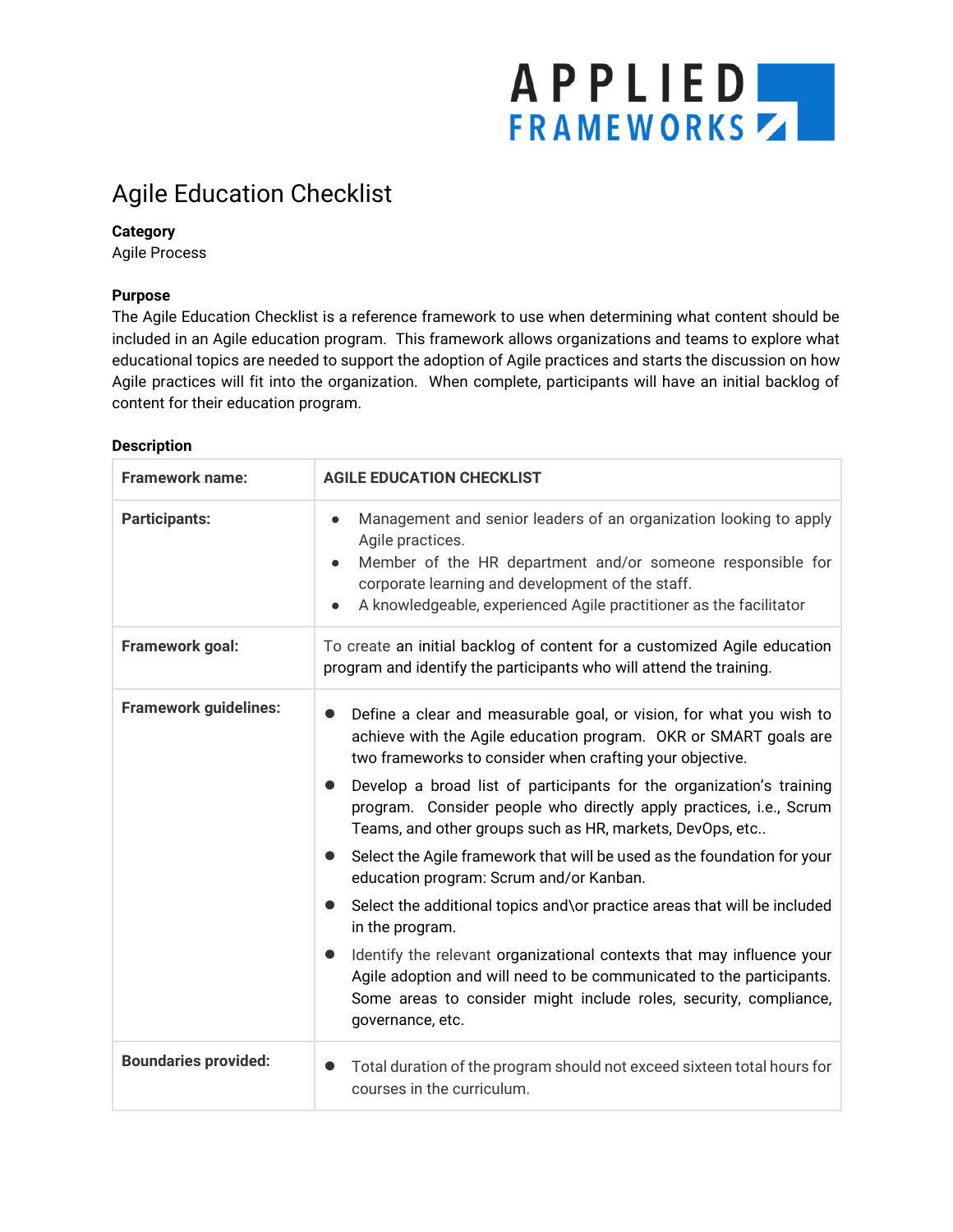|                               | Content should be foundational and applicable to all audience<br>members. Follow-up sessions to discuss role specific concerns can<br>be identified later, perhaps through learner feedback.               |
|-------------------------------|------------------------------------------------------------------------------------------------------------------------------------------------------------------------------------------------------------|
| Resources used:               | In-person: Whiteboard or wall, post-it note, syllabus, Agile education<br>$\bullet$<br>checklist<br>Online: Miro or similar online collaboration tool, syllabus, Agile<br>$\bullet$<br>education checklist |
| <b>Actionable outcome(s):</b> | 1. A list of participants to invite.<br>2. A high-level set of topics to be included in an Agile education<br>program.                                                                                     |

#### **Source Notes**

The Agile Education Checklist was created by Joel Bancroft-Connors.

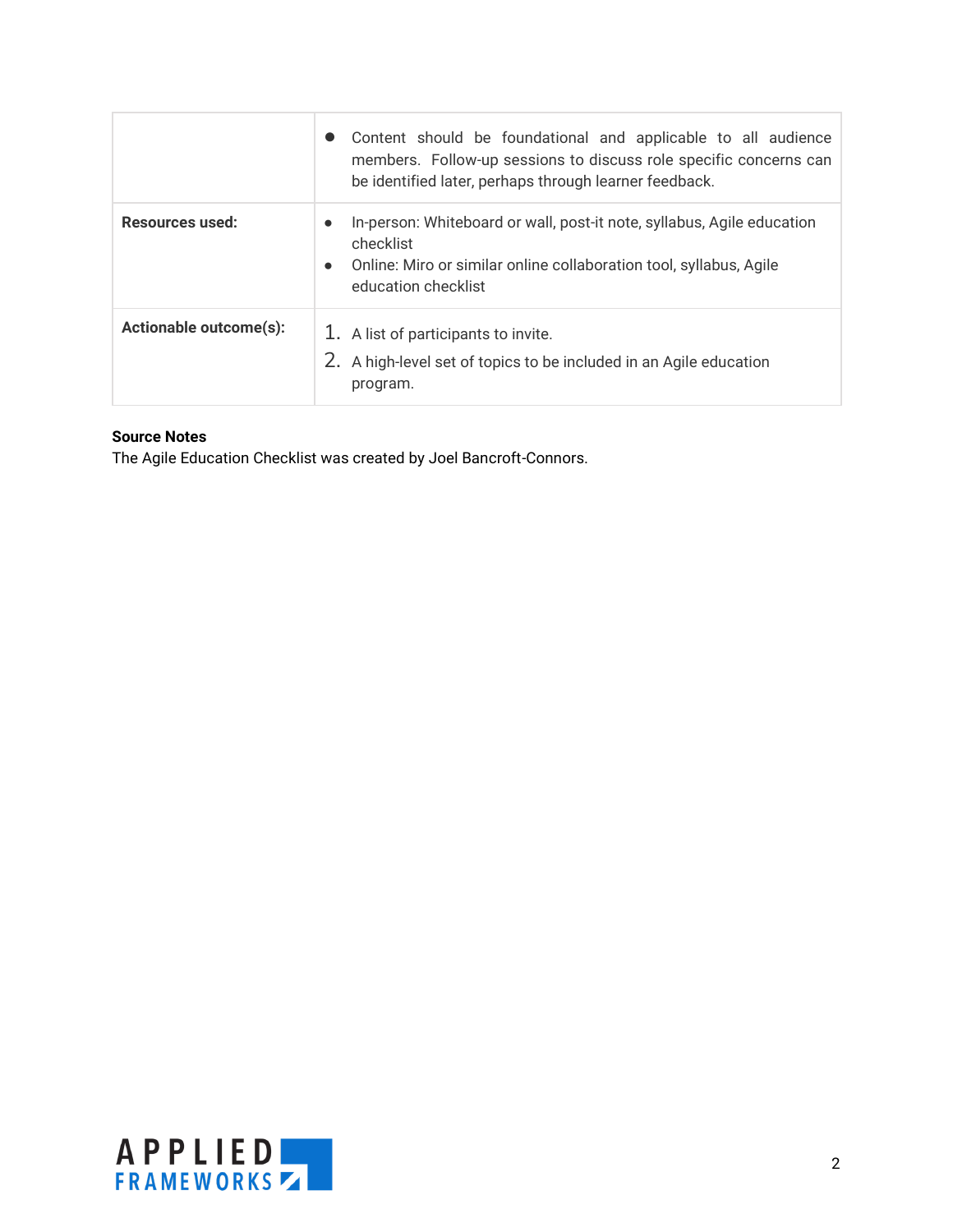# Agile Education Checklist

| <b>Objective:</b>                             |                       |                                       |
|-----------------------------------------------|-----------------------|---------------------------------------|
| <b>Agile Foundation:</b>                      | $\Box$ Scrum          | □ Kanban                              |
| <b>Specific</b><br><b>Practices:</b>          | □ Estimation          | □ Vertical Story Slicing              |
|                                               | □ User Story Writing  | □ Backlog Refinement                  |
|                                               | $\Box$ Prioritization | □ Sprint Review                       |
|                                               | □ Managing WIP        | □ Principles for Scaling              |
|                                               | $\Box$ Metrics        | □ Introduction to Technical Practices |
|                                               | □ Personas            | □ Definition of Done                  |
|                                               |                       |                                       |
| <b>Total Duration:</b>                        |                       |                                       |
| <b>Organizational</b><br><b>Requirements:</b> |                       |                                       |

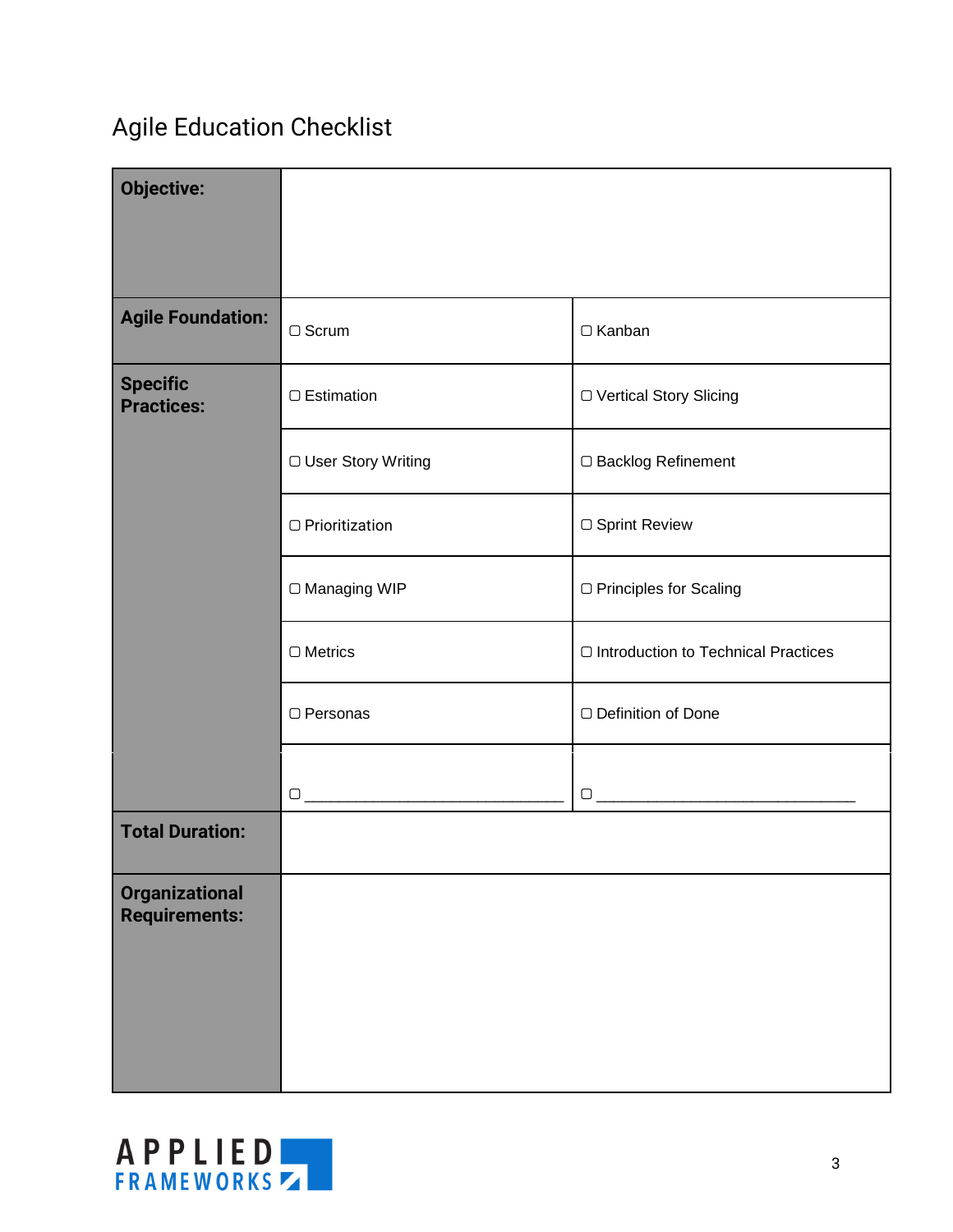## Explanation of Key Terms

**Agile Foundation:** which Agile framework will you use as the foundation for your education program: Scrum, or Kanban.

| Framework | <b>Type of Work</b>                                                                                                                                                                                                                                                       | <b>Duratio</b> |
|-----------|---------------------------------------------------------------------------------------------------------------------------------------------------------------------------------------------------------------------------------------------------------------------------|----------------|
| Scrum     | We recommend selecting Scrum when the work is primarily focused on<br>feature-driven outcomes, the end goal is not well understood and\or it<br>is not exactly clear how to get to the final objective. New product<br>development often works best using Scrum.          | $~6$ hours     |
| Kanban    | We recommend selecting Kanban when the work is generally small<br>pieces of work such as defect fixes, or small enhancement, on an<br>existing product. Kanban often works best for activities and teams<br>when a fast response time is crucial to satisfy the customer. | $\sim$ 4 hours |

**Specific Practices:** are the supplemental topics which address specific challenges the team are experiencing today or are anticipated in their new way of working. The table below provides further explanation for the topics in the checklist based on our experience working with our clients. You may find your teams face other challenges. If so, work with your facilitator to identify the problem and a potential solution that can be worked into your curriculum.

| <b>Topic Area</b>                | <b>Common Symptoms</b>                                                                                                                                                                                        | <b>Duration</b>      |
|----------------------------------|---------------------------------------------------------------------------------------------------------------------------------------------------------------------------------------------------------------|----------------------|
| Estimation                       | Is the team estimating in physical time, hours, days, etc.?<br>$\bullet$<br>Do they have trouble completing work within a given timebox?<br>$\bullet$                                                         | 1 hour               |
| <b>Vertical Story</b><br>Slicing | Are you having difficulty delivering end-user value in four weeks or<br>$\bullet$<br>less?<br>Is your work technical in nature and several items are needed to<br>$\bullet$<br>deliver value to the customer? | 1 hour               |
| <b>User Story</b><br>Writing     | Can a clear "What" and "Why" be expressed for each requirement?<br>٠<br>Are requirements written as discrete pieces of value from the user,<br>$\bullet$<br>or customer, perspective?                         | 2 hours              |
| Personas                         | Is there clarity on who the customer, or end user, is?<br>$\bullet$<br>Can you clearly answer if the customer is receiving value?<br>$\bullet$                                                                | 45<br>minutes        |
| Backlog<br>Refinement            | Does the team have enough work to keep them busy for four to six<br>$\bullet$<br>weeks?<br>When work starts, does it frequently need to stop again to gain<br>$\bullet$<br>additional clarity?                | $30 - 45$<br>minutes |
| Definition of<br>Done            | Does finished work require re-work or bug fixing after it is<br>٠<br>complete?<br>Is work still in-process, even if team members say they are                                                                 | $30 - 45$<br>minutes |